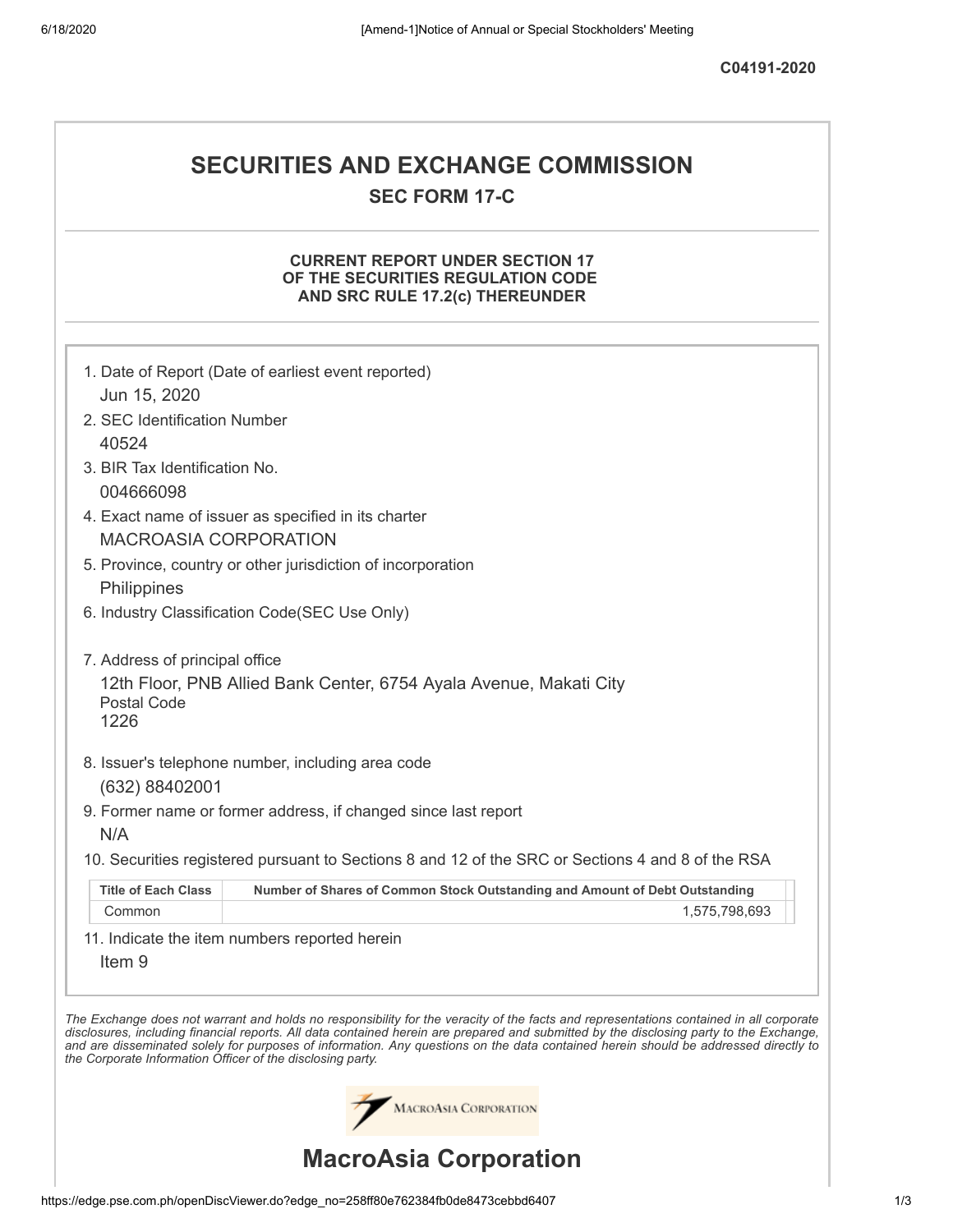

| PSE Disclosure Form 7-1 - Notice of Annual or Special Stockholders' Meeting |
|-----------------------------------------------------------------------------|
| References: SRC Rule 17 (SEC Form 17-C) and                                 |
| Sections 7 and 4.4 of the Revised Disclosure Rules                          |

**Subject of the Disclosure**

2020 Annual Stockholders' Meeting

**Background/Description of the Disclosure**

Notice of Annual Stockholders' Meeting

## **Type of Meeting**

**O** Annual

○ Special

| Date of Approval by<br><b>Board of Directors</b> | Mar 6, 2020                                                                                                                                                                                                                                                                                                                                                                                                                                                                                                                                                                                                                                                                                                                                                                                                                                                                                                                                                                                                                                                                                                                                                                                                                  |
|--------------------------------------------------|------------------------------------------------------------------------------------------------------------------------------------------------------------------------------------------------------------------------------------------------------------------------------------------------------------------------------------------------------------------------------------------------------------------------------------------------------------------------------------------------------------------------------------------------------------------------------------------------------------------------------------------------------------------------------------------------------------------------------------------------------------------------------------------------------------------------------------------------------------------------------------------------------------------------------------------------------------------------------------------------------------------------------------------------------------------------------------------------------------------------------------------------------------------------------------------------------------------------------|
| Date of Stockholders'<br><b>Meeting</b>          | Jul 17, 2020                                                                                                                                                                                                                                                                                                                                                                                                                                                                                                                                                                                                                                                                                                                                                                                                                                                                                                                                                                                                                                                                                                                                                                                                                 |
| <b>Time</b>                                      | $3:00$ PM                                                                                                                                                                                                                                                                                                                                                                                                                                                                                                                                                                                                                                                                                                                                                                                                                                                                                                                                                                                                                                                                                                                                                                                                                    |
| Venue                                            | Not Applicable (through Remote Communication)                                                                                                                                                                                                                                                                                                                                                                                                                                                                                                                                                                                                                                                                                                                                                                                                                                                                                                                                                                                                                                                                                                                                                                                |
| <b>Record Date</b>                               | Jun 17, 2020                                                                                                                                                                                                                                                                                                                                                                                                                                                                                                                                                                                                                                                                                                                                                                                                                                                                                                                                                                                                                                                                                                                                                                                                                 |
| Agenda                                           | The Agenda for the meeting is as follows:<br>1. Call to Order<br>2. Certification of Notice and Quorum<br>3. Approval of the Minutes of the Annual Stockholders' Meeting<br>held on 19 July 2019<br>4. President's Report<br>5. Financial Report on Results of Operations for 2019<br>6. Approval of the Audited Financial Statements for the year ended 31 December 2019<br>7. Amendment of Article II, Section 2.01 of the By-Laws to change the date of the Annual<br>Stockholders' Meeting from "3rd Friday of July" to "2nd Thursday of May"<br>8. Amendment of Article III, Section 3.01 of the By-Laws to reduce the Number of Qualifying<br>Shares of Directors from One Hundred Thousand (100,000) Shares to One Thousand (1,000)<br>Shares<br>9. Declaration of Twenty Percent (20%) Stock Dividends from the Unissued Portion of the<br><b>Authorized Capital Stock</b><br>10. Ratification of all Acts, Proceedings and Resolutions of the Board of Directors and<br>Management since the Annual Stockholders' Meeting held on 19 July 2019 up to 17 July 2020<br>11. Election of Directors<br>12. Appointment of External Auditor<br>13. Other Matters<br>14. Adjournment<br>Please refer to the attached file. |
|                                                  | <b>Inclusive Dates of Closing of Stock Transfer Books</b>                                                                                                                                                                                                                                                                                                                                                                                                                                                                                                                                                                                                                                                                                                                                                                                                                                                                                                                                                                                                                                                                                                                                                                    |
| <b>Start Date</b>                                | Jun 17, 2020                                                                                                                                                                                                                                                                                                                                                                                                                                                                                                                                                                                                                                                                                                                                                                                                                                                                                                                                                                                                                                                                                                                                                                                                                 |
| <b>End Date</b>                                  | Jun 17, 2020                                                                                                                                                                                                                                                                                                                                                                                                                                                                                                                                                                                                                                                                                                                                                                                                                                                                                                                                                                                                                                                                                                                                                                                                                 |
| <b>Other Relevant Information</b>                |                                                                                                                                                                                                                                                                                                                                                                                                                                                                                                                                                                                                                                                                                                                                                                                                                                                                                                                                                                                                                                                                                                                                                                                                                              |